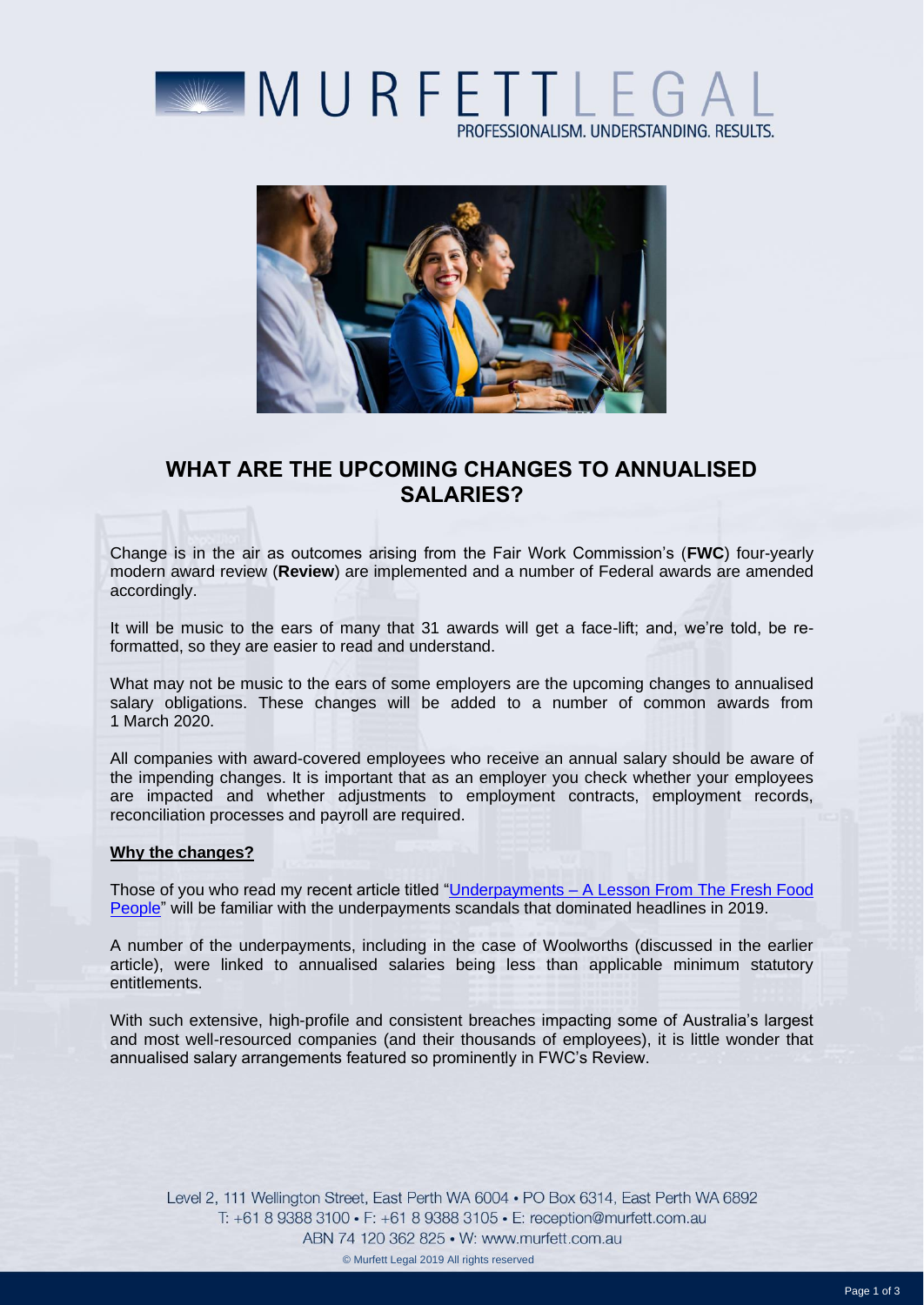

### **What are the changes?**

Fair Work's golden rule continues to ring true: an annual salary cannot be less than the minimum entitlements an employee is entitled to under the National Employment Standards and the award or registered agreement that applies to them.

## But wait, there's more…

Although the golden rule hasn't changed, the obligations and requirements detailed in the annualised salary clauses have had a major overhaul.

As part of the Review, the FWC has drafted new annualised salary clauses which are far more prescriptive than the current clauses. The new obligations focus on notification requirements, record-keeping and reconciliation.

In summary, if you have employees covered by the new annualised salary clauses, as an employer you must consider the following actions:

## 1. **Written Notification**

As an employer, you are to provide a written notification to the relevant employees, including the following information:

- a. Their annualised salary amount;
- b. Award clauses satisfied by their annualised salary amount;
- c. The way in which the annualised salary was calculated (including assumptions made);
- d. The outer limit of their ordinary hours (OLH); and
- e. The applicable overtime or penalty rate that hours worked beyond their OLH will be paid in addition to the annualised salary amount.

### 2. **Record-Keeping**

To ensure the employees are paid correctly, you are to ensure they accurately record their start and finish time (including any unpaid breaks).

Furthermore, you are to ensure a written acknowledgement has been received from the employee (during each pay or roster cycle) detailing that their record is complete and accurate.

## 3. **Reconciliation**

A reconciliation is to be performed every 12 months (on the one-year anniversary of the annualised salary arrangement starting) to check that the annualised salaries are no less than what the employees would have earned under their relevant award. If an employee was paid less this needs to be rectified and paid within 14 days.

Level 2, 111 Wellington Street, East Perth WA 6004 . PO Box 6314, East Perth WA 6892 T: +61 8 9388 3100 • F: +61 8 9388 3105 • E: reception@murfett.com.au ABN 74 120 362 825 • W: www.murfett.com.au

© Murfett Legal 2019 All rights reserved